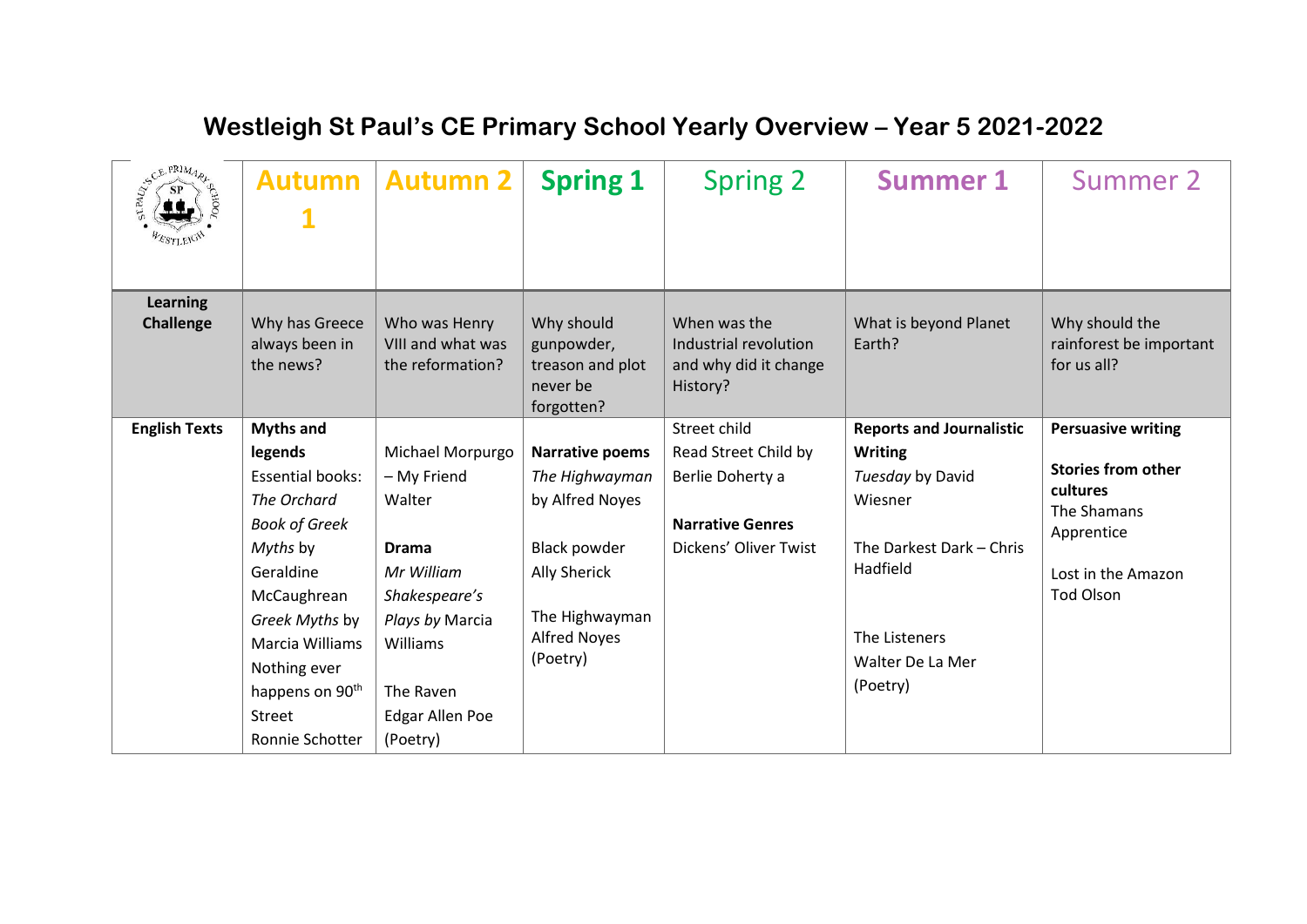| <b>Science</b>   | Properties and         | Properties and    | Forces               | Animals including        | Earth and space.         | Living things and their |
|------------------|------------------------|-------------------|----------------------|--------------------------|--------------------------|-------------------------|
|                  | changes of             | changes of        | Let's get moving     | humans                   | Out of this world        | habitats.               |
|                  | materials.             | materials.        |                      | Growing up and           | To learn how the planets | Circle of life          |
|                  | Material world         | Material world    | To explain some      | growing old.             | in our solar system are  | Describe the life       |
|                  | Identify               | States of matter  | of the effects of    | To describe some of      | organised.               | processes of            |
|                  | properties of          | and effect of     | gravity.             | the changes that         | To describe the          | reproduction in some    |
|                  | materials.             | temperature on    | To observe a         | happen as humans         | movement of the Earth    | plants.                 |
|                  | <b>Explore making</b>  | reversible and    | variety of forces    | develop.                 | and moon relative to the | To explain the          |
|                  | and separating         | irreversible      | that slow things     | To look at the changes   | sun in our solar system. | differences in the life |
|                  | mixtures.              | changes           | down.                | that happen as we get    | To describe the          | cycle of a mammal,      |
|                  | Classify changes       |                   | To be able to        | older, including         | movement of the moon     | amphibian, insect and   |
|                  | as reversible or       |                   | explain how          | puberty/adolescence.     | relative to the Earth.   | bird.                   |
|                  | irreversible.          |                   | levers, pulleys,     | To describe the          |                          | To describe the life    |
|                  |                        |                   | springs and gears    | changes that happen to   |                          | process of reproduction |
|                  |                        |                   | transfer force       | us as we enter old       |                          | in some animals         |
|                  |                        |                   | and motion.          |                          |                          |                         |
|                  |                        |                   |                      |                          |                          |                         |
|                  |                        |                   |                      |                          |                          |                         |
|                  |                        |                   |                      |                          |                          |                         |
|                  |                        |                   |                      |                          |                          |                         |
| <b>Computing</b> | Scratch                | Controlling       | <b>Radio Station</b> | Internet Research and    | Modelling and Sketch up  | Using and Applying      |
|                  |                        | <b>Devices</b>    |                      | webpage design           |                          |                         |
| <b>History</b>   | <b>Ancient Greece-</b> | The Tudor period- | The gunpowder        | The Victorians-When      | Space-An exploration     |                         |
|                  | A study of Greek       | When it was in    | plot-A study of      | in history they lived,   | into life beyond Earth,  |                         |
|                  | life and               | History, who was  | an aspect of         | how their lives were     | throughout this topic we |                         |
|                  | achievements           | Henry VIII, the   | British history,     | different to nowadays,   | will look at the moon    |                         |
|                  | and legacy on          | reformation,      | when in time it      | look into artefacts, why | landing and              |                         |
|                  | the modern             | battle of         | occurred, who        | they are important and   | historical/technological |                         |
|                  | world.                 | Bosworth, the     | was involved,        | what can we gather       | developments             |                         |
|                  |                        | plague.           | what they did        | from them. Look at the   | throughout the years     |                         |
|                  |                        |                   | and why they did     | role of children within  | which has made space     |                         |
|                  |                        |                   | it, what             | Victorian era, how is    | exploration possible.    |                         |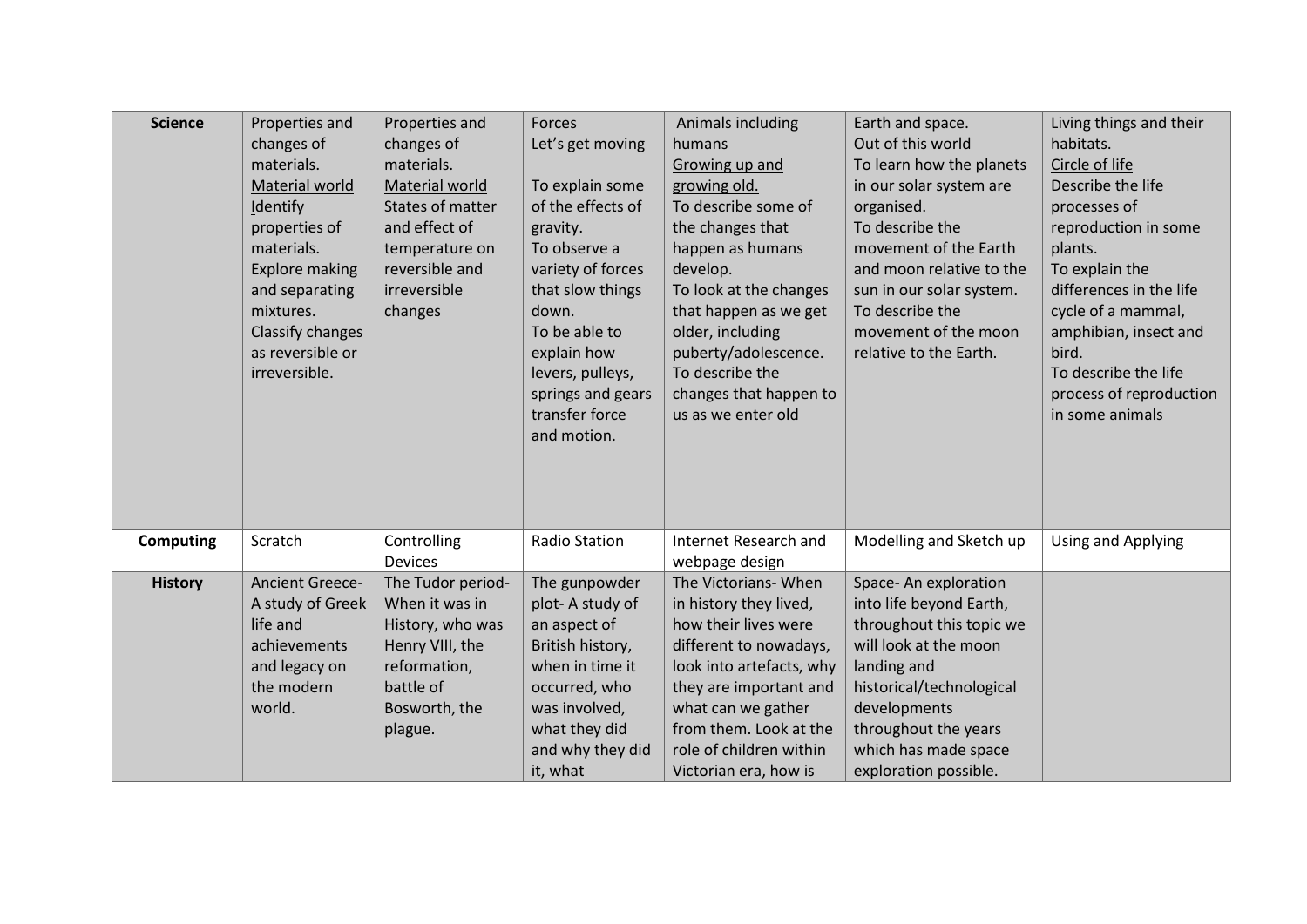|              |                                                                                                                                                                              |                                                                                                     | happened to<br>them.<br><b>Guy Fawkes</b>                | this different to<br>nowadays.<br>Queen Victoria                                         |                                                                                                   |                                                                                                                                                                                                         |
|--------------|------------------------------------------------------------------------------------------------------------------------------------------------------------------------------|-----------------------------------------------------------------------------------------------------|----------------------------------------------------------|------------------------------------------------------------------------------------------|---------------------------------------------------------------------------------------------------|---------------------------------------------------------------------------------------------------------------------------------------------------------------------------------------------------------|
| Geography    | Use maps and<br>atlases to locate<br>countries and<br>climate.<br>Greece in the<br>modern world<br>as a contrasting<br>locality, climate<br>and where in<br>the world it is. |                                                                                                     | Locate the<br>counties that<br>border<br>Lancashire      | Human and physical<br>features of the local<br>area.<br>Houses and parks and<br>compare. |                                                                                                   | Location of the<br>rainforests and how the<br>placement affects the<br>weather, land use,<br>people and locations<br>Draw maps using<br>symbols<br>Compare and contrast<br>urban and rural<br>locations |
| <b>Music</b> | Don't Stop<br><b>Believing</b><br>Singing,<br>instruments,<br>improvise,<br>compose, pulse,<br>rhythm and<br>pitch<br>Heroes of Troy                                         | <b>Bells Ring Out</b><br>Pulse, rhythm,<br>pitch, tempo,<br>dynamics, timbre,<br>texture, structure | Classroom Jazz 1<br>Play tune,<br>improvise              | Benjamin Britten-A<br>tragic story<br>Pulse, rhythm, pitch,<br>vocal                     | Dancing in the Street<br>Games, singing,<br>composing<br>Gustav Holst - The<br>Planets            | Reflect, rewind and<br>replay<br>Improvise, compose,<br>singing, games, theory                                                                                                                          |
| Art/DT       | Greek myth<br>plaques<br>Greek urns<br>Sewing felt<br>pictures<br>depicting parts<br>of a Greek myth.<br>Greek food                                                          | Henry VIII stained<br>glass window.<br>Design and build a<br><b>Tudor House</b>                     | Guy Fawkes foil<br>art.<br>Design and make<br>a Firework | Cameos<br>Royal portraits<br><b>William Morris</b>                                       | Solar system pictures.<br>Design and build a rocket<br>to race.<br>Design an astronaut<br>costume | Rainforest painting<br>Rainforest inspired<br>cushion textiles<br>Georgia O'Keefe<br>Henri Rousseau                                                                                                     |